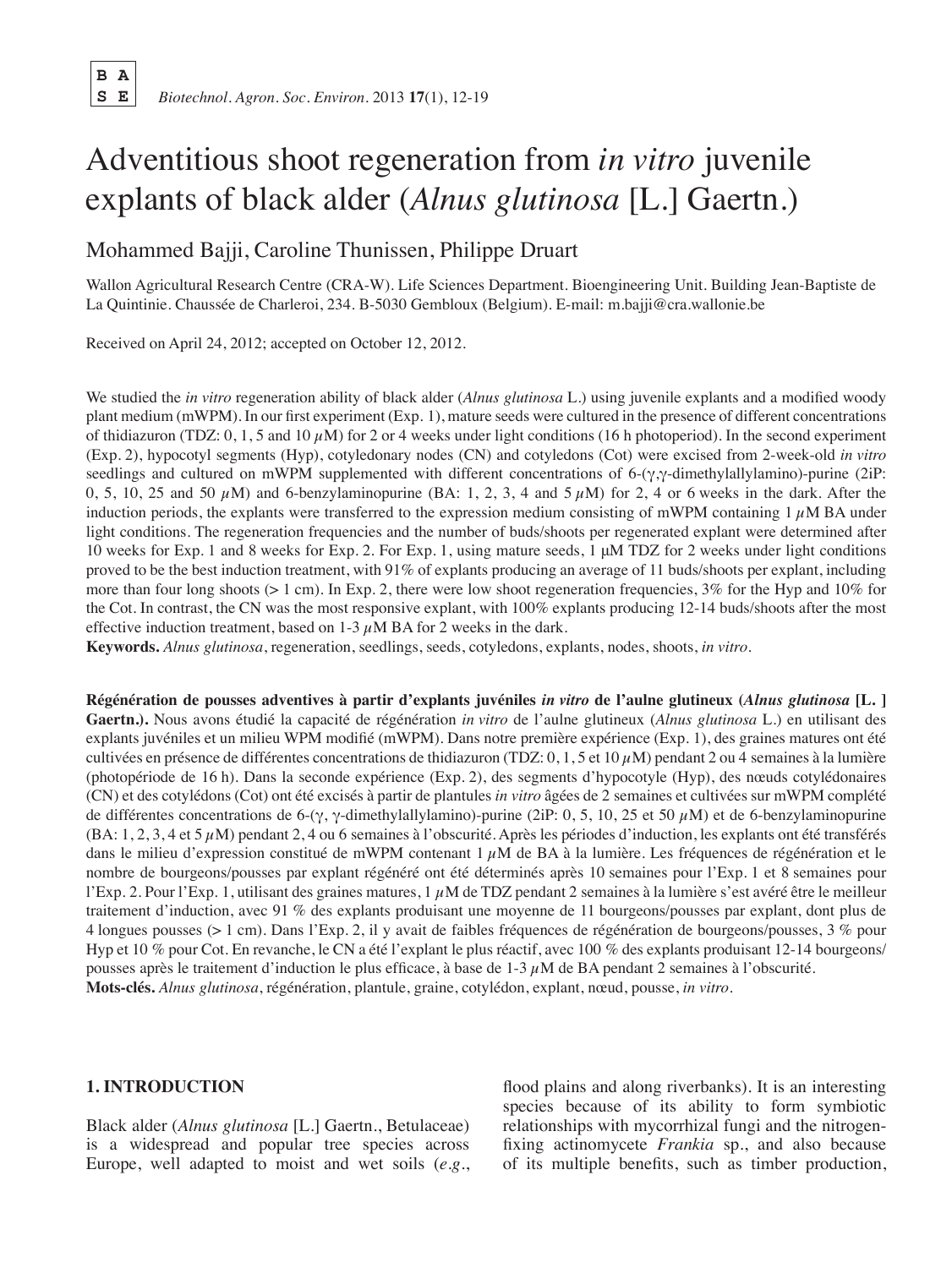flood control, riverbank stabilization, polluted soil phytoremediation, and as a refuge for biodiversity (Roy et al., 2007; Claessens et al., 2010 and references therein). This important species is, however, threatened by a disease caused by *Phytophthora alni* that is now widespread in Europe, including Belgium (Webber et al., 2004). This disease represents a major risk for riverside alder trees, especially when flooding occurs. In Wallonia (Southern part of Belgium), where black alder accounts for 35% of the riparian species (Debruxelles et al., 2009), *P. alni* has affected more than 25% of the alder trees along riverbanks (Abras et al., 2005).

In natural conditions, suitable conditions for the natural propagation of black alder in its distribution range are rarely met (Claessens et al., 2010). Most of the new stands have been established by planting 2-year-old seedlings. This species can, however, be readily vegetatively propagated either by stem cuttings (Martin et al., 1982; Ayan et al., 2006) or by *in vitro* tissue culture (Tremblay et al., 1984; Lall et al., 2005; Bajji et al., 2012).

ECOLIRIMED is a cross-border (Wallonia-Lorrain-Luxembourg) project co-funded by the European Regional Development Fund under the Interreg IV-A "Greater Region" programme. Its main objective is to develop a woody ecotype production sector for sustainable fixing and phytoremediation of watercourse banks. One of its main actions was to set up an *in vitro* selection strategy for exploiting somaclonal variation and/or chemical mutagenesis in order to improve the potential use of woody plants (especially black alder) for accumulating and extracting heavy metals in polluted watercourse banks. The success of such a selection strategy, however, requires the regeneration of whole plants from cultured somatic tissues under selection conditions (Brown et al., 1995; Rai et al., 2011). An efficient protocol for adventitious shoot regeneration is therefore needed for this purpose. This regeneration method has been attempted for several woody plants (*e.g.*, Barrueto Cid et al., 1999; Liu et al., 2002; Du et al., 2008; Nas et al., 2010) but, so far as we know, not yet for black alder. The objective of our study was therefore to develop a simple and efficient adventitious shoot regeneration system for black alder, using seeds and seedling parts as explants. Cytokinins, alone or in combination with auxins, are very effective in promoting adventitious shoot induction (Bates et al., 1992; Murthy et al., 1998; Barrueto Cid et al., 1999; Liu et al., 2002; Giri et al., 2004; Van Staden et al., 2008; Nas et al., 2010). In our preliminary experiments, thidiazuron (TDZ) for seed explants and 6-(γ,γ-dimethylallylamino)-purine (2iP) or 6-benzylaminopurine (BA) for seedling-derived explants were found to promote shoot regeneration when applied without any auxin addition.

# **2. MATERIALS AND METHODS**

## **2.1. Plant material and culture conditions**

Mature seeds of black alder (*Alnus glutinosa* [L.] Gaertn.) were provided by the Forest Tree Seed Center of the Walloon Region (Belgium) and stored at 4°C until use. The basal medium used here was a modified woody plant medium (mWPM) (Lloyd et al., 1980) consisting of WPM mineral salts and vitamins supplemented with  $300 \mu$ M Fe-EDDHA,  $30 \text{ g} \cdot$ l<sup>-1</sup> glucose and 5 g.<sup>1-1</sup> Pastagar B (BIO-RAD, France) and with pH adjusted to 5.6 (Bajji et al., 2012). All cultures were maintained at  $23 \pm 1$  °C, either in the dark or under a 16-h photoperiod (Sylvania Gro-lux fluorescent tubes,  $35 \mu \text{E} \cdot \text{m}^{-2} \cdot \text{s}^{-1}$ ).

## **2.2. Explant preparation**

Prior to disinfection, the seeds were soaked in water for about 24 h. They were then surface-disinfected under sterile conditions by soaking for 30 s in 90% ethanol, followed by 30 min in 30%  $H_2O_2$  containing 0.1% Tween 20 and at least three rinses with sterile deionized water.

The disinfected seeds were either directly used as explants (Exp. 1) or allowed to germinate in test tubes (150 x 25 mm) containing 10 ml of mWPM (halfstrength macronutrients) for about 2 weeks (Exp. 2). From each seedling, five hypocotyl segments (Hyp,  $\sim$ 1.0 to 1.5 mm-long cut from the distal end), one cotyledonary node (CN) and two cotyledons (Cot) were excised and used as explants (**Figure 1a**).

### **2.3. Experiment 1: adventitious shoot induction from mature seeds**

The disinfected seeds were placed on a solidified induction medium in 90 mm triple vent Petri dishes (25 ml per dish) consisting of mWPM supplemented with TDZ at different concentrations  $(0, 1, 5, 5)$ 10  $\mu$ M) for 2 or 4 weeks under light conditions. In total, 30 seeds (5 per dish) were used per TDZ concentration and per induction period. After the induction period, two successive transfers to an expression medium consisting of mWPM, supplemented with  $1 \mu M$  BA, were performed at 4-week intervals (**Figure 1b**).

## **2.4. Experiment 2: adventitious shoot induction from seedling-derived explants**

Hyp (25 per dish), CN (5 per dish) and Cot (10 per dish) were put on mWPM containing different concentrations of 2iP  $(0, 5, 25 \text{ and } 50 \mu \text{M})$  or BA  $(1, 2, 3, 4 \text{ and } 5 \mu \text{M})$ for 2, 4 or 6 weeks in the dark (**Figure 1b**). Explants were then transferred once (4 and 6 weeks) or twice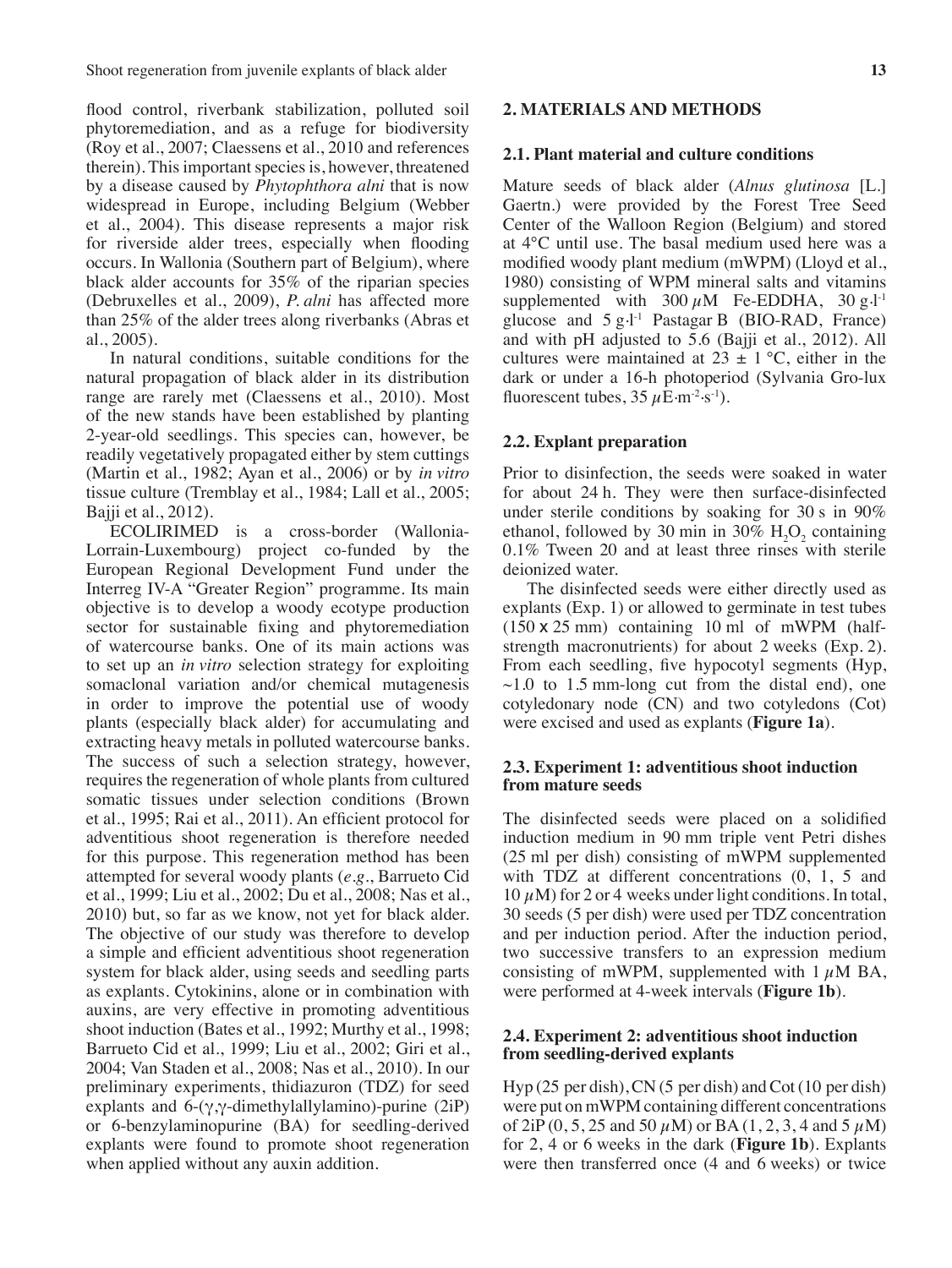

**Figure 1. a**: A 2-week-old *in vitro*-grown seedling of black alder used to prepare explants: hypocotyl segments (Hyp), cotyledonary nodes (CN) and cotyledons (Cot) — *Une plantule* in vitro *d'aulne glutineux âgée de 2 semaines utilisée pour préparer les explants : segments d'hypocotyle (Hyp), nœuds cotylédonaires (CN) et cotylédons (Cot)*; **b**: Outline of the main phases of the conducted experiments — *Présentation des principales phases des expériences menées*.

(2 weeks) to the expression medium (mWPM + 1  $\mu$ M BA) under a 16-h photoperiod. In all, 15 seedlings per 2iP or BA concentration and per induction period were used as explant sources.

#### **2.5. Data collection and analysis**

Cultures were observed regularly at the different medium transfers. The regeneration response of the tested explants was evaluated at the end of the experimental periods (**Figure 1b**) by determining the percentages of callusing and regenerating explants, as well as the mean number of buds/shoots per regenerating explant. Reported data were pooled from two independent experiments. Percentage and bud/ shoot number data were, respectively, arcsine square root and square root transformed, and then submitted to variance analysis (ANOVA) and the Tukey test at the 5% significance level using the Minitab program (Release 14, Minitab Inc., 2003).

# **3. RESULTS**

The germination percentage of black alder seeds used in this study ranged from 45 to 50%, regardless of induction treatment (detailed data not shown). The percentage of seed infection after surface sterilization was about 5%. Only healthy germinated seeds were therefore considered in the quantified parameters.

# **3.1. Experiment 1: adventitious shoot induction from mature seeds**

In this experiment, we investigated the *in vitro* regeneration ability of black alder seeds in response to 2 or 4 weeks of incubation with different TDZ concentrations  $(0, 1, 5 \text{ and } 10 \,\mu\text{M})$ . Seeds on the TDZ-free medium germinated and grew normally (**Figure 2a**). In contrast, seeds grown on media containing TDZ exhibited varying phenotypes after 2 to 4 weeks of culture. There was no or less epicotyl and root development, and the hypocotyl was shorter and more thickened (**Figure 2b**) than the control seedlings (**Figure 2a**). These changes increased over time with the appearance of calluses on the swollen parts. The roots that had not formed calluses became necrotic. Adventitious buds started to emerge after about 4 weeks of culture in the expression medium (**Figure 2c**). During the culture of explants arising from TDZ-containing media, calluses gradually invaded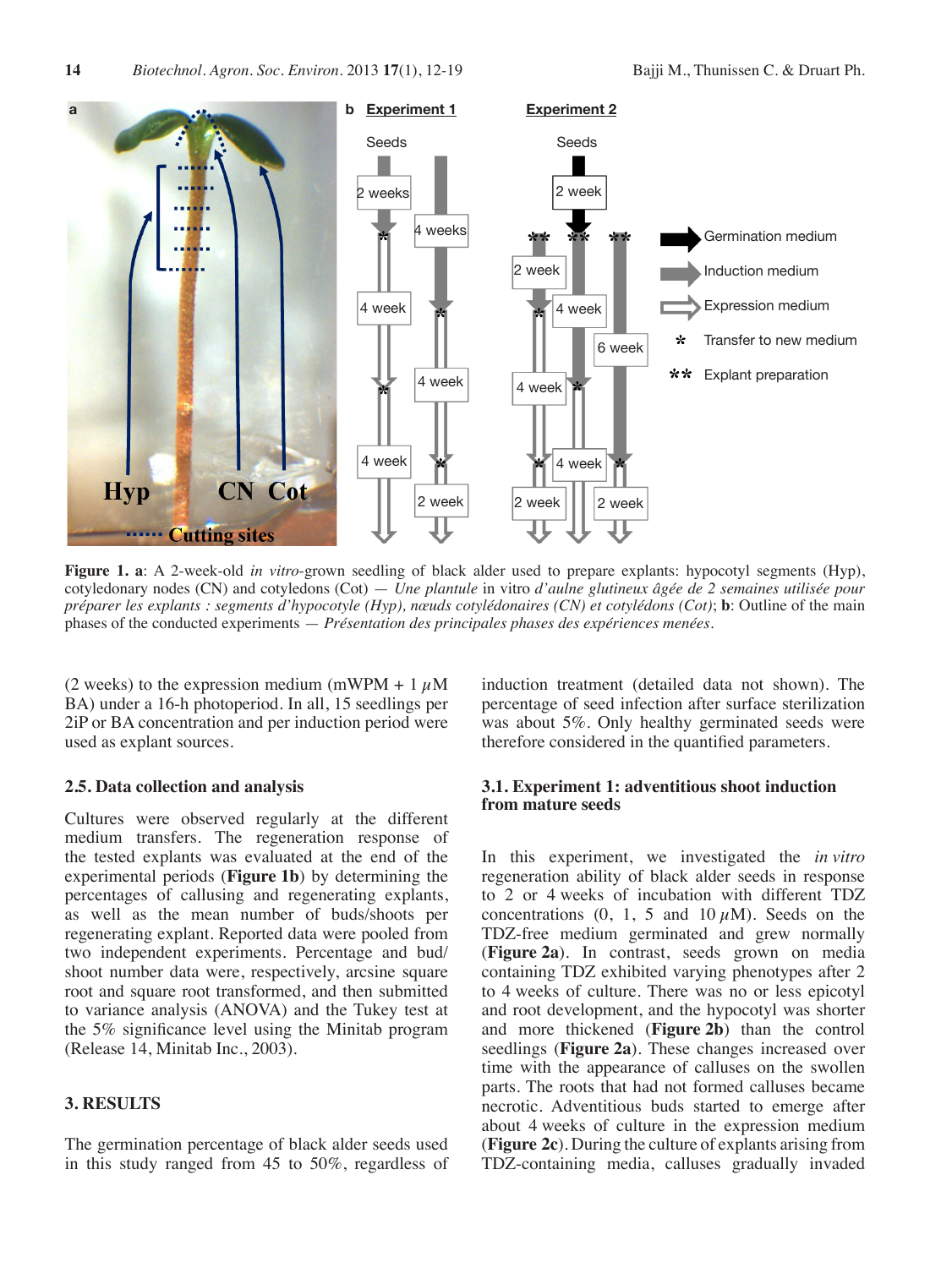

**Figure 2.** *In vitro* adventitious shoot production/regeneration from juvenile explants of black alder — *Production/régénération de pousses adventives* in vitro *à partir d'explants juvéniles d'aulne glutineux.*

**a**: seedling development after 4 weeks of culture (induction: 2 weeks on 0  $\mu$ M TDZ + expression: 2 weeks on 1  $\mu$ M BA) — *développement d'une plantule après 4 semaines de culture (induction : 2 semaines sur 0 TDZ 0 µM + expression: 2 semaines sur BA 1*  $\mu$ *M)*; **b**: seedling development after 4 weeks of culture (induction: 2 weeks on 1  $\mu$ M TDZ + expression: 2 weeks on 1  $\mu$ M BA) — *développement d'une plantule après 4 semaines de culture (induction : 2 semaines sur TDZ 1 µM + expression : 2 semaines sur BA 1*  $\mu$ *M)*; **c**, **e**: adventitious bud formation on the nodal region after 6 weeks of culture (induction: 4 weeks on 1  $\mu$ M TDZ + expression: 2 weeks on 1 µM BA) — *formation de bourgeons adventifs sur la région nodale après 6 semaines de culture (induction : 4* semaines sur TDZ 1  $\mu$ M + expression : 2 semaines sur BA 1  $\mu$ M); **d**: elongated adventitious shoots after 6 weeks of culture (induction: 4 weeks on 1  $\mu$ M TDZ + expression: 2 weeks on 1  $\mu$ M BA) — *pousses adventives allongées après 6 semaines de culture (induction : 4 semaines sur TDZ 1 µM + expression : 2 semaines sur BA 1 µM)*; **f**: CN development after 2 weeks of induction period on cytokininfree medium — *développement d'un CN après une période d'induction de 2 semaines sur milieu sans cytokinines*; **g**: adventitious shoot formation on a CN explant after 6 weeks of culture (induction: 2 weeks on  $3 \mu$ M BA + expression: 3 weeks on  $1 \mu$ M BA) — *formation de pousses adventives sur un explant CN après 6 semaines de culture (induction : 2 semaines sur BA 3 µM + expression : 3 semaines sur BA 1*  $\mu$ *M*); **h**: adventitious bud/shoot formation on a Hyp explant after 6 weeks of culture (induction: 2 weeks on 5  $\mu$ M BA + expression: 3 weeks on 1 µM BA) — *formation de bourgeons/pousses adventifs sur un explant Hyp après 6 semaines de culture (induction : 2 semaines sur BA 5 µM + expression : 3 semaines sur BA 1µM)*; **i**: adventitious bud formation on a Cot explant after 6 weeks of culture (induction: 2 weeks on 1  $\mu$ M BA + expression: 3 weeks on 1  $\mu$ M BA) — *formation de bourgeons adventifs sur un explant Cot après 6 semaines de culture (induction : 2 semaines sur BA 1 µM + expression : 3 semaines sur BA 1µM).*

various parts of seedlings, reaching percentages ranging from 83-97% (2-week induction period) to 94-100% (4-week induction period) (detailed data not presented).

**Figure 3a** shows the percentages of regenerated explants per TDZ treatment and per induction period after 10 weeks of culture. In the absence of TDZ, 100% of the germinated seeds produced at least one shoot per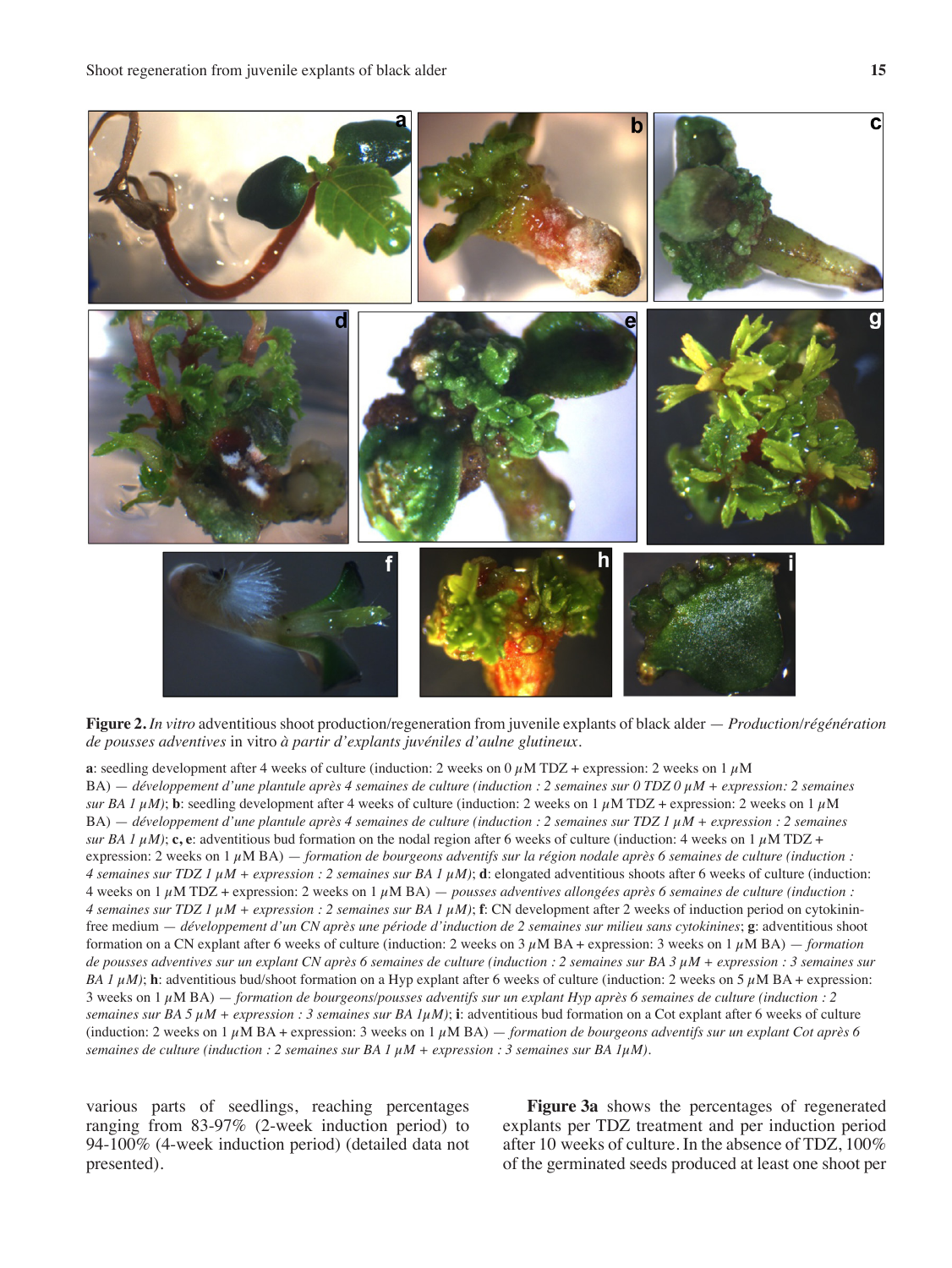seed. With TDZ treatments, a 2-week induction period did not lead to a significant change in shoot production rate, regardless of TDZ levels; 4 week of induction, however, resulted in a significant decrease in shoot production rate when high TDZ concentrations (at 5 and 10 μM) were used.

The influence of TDZ concentration and induction period on the total number of buds/shoots per regenerated explant after 10 weeks of culture is shown in **figure 3b**. The lower part of each histogram represents the number of shoots longer than 1 cm (**Figure 2d**). In general, the total number of buds/ shoots tended to be lower when seedlings had spent 4 week rather than 2 week on the TDZ induction medium. The formation of buds/shoots occurred in 92-100% of the seed explants (detailed data no shown) around the nodal region (distal part of the hypocotyl, between and behind the insertion points of the cotyledons) (**Figures 2c, e**). Significantly higher numbers of buds/shoots were recorded in response to 1  $\mu$ M TDZ, regardless of the induction period, and to 5  $\mu$ M TDZ with a 2-week induction period. TDZ at  $1 \mu M$  for 2 weeks induced the highest shoot production rate (**Figure 3a**), more buds/shoots and longer shoots (**Figure 3b**) than the other treatments (TDZ concentration x induction period).

#### **3.2. Experiment 2: adventitious shoot induction from seedling-derived explants**

In our preliminary experiments, shoot regeneration could not be induced from the root explants of *in vitro*-grown black alder seedlings. In Exp. 2, three

types of explants (Hyp, CN, and Cot) were collected from 2-week-old seedlings and submitted to different  $2iP(0, 5, 25 \text{ and } 50 \mu M)$  or BA (1, 2, 3, 4 and 5  $\mu$ M) concentrations for three induction periods (2, 4 or 6 weeks) in the dark (**Figure 1**). The time required to observe changes in the explants depended on the induction period. Explants treated for 2 weeks in the dark started to change (*i.e.*, necrosis, callus formation at the cut end of Cot, bud/shoot neoformation at the CN level, Hyp swelling, etc.) after at least 2 weeks of culture. In contrast, such changes started to appear only after about 8 weeks of culture in explants treated for 6 weeks.

The mean regeneration percentages for all treatments after 8 weeks of explant culture were  $3.22 \pm$ 0.29 for Hyp,  $95.75 \pm 1.12$  for CN and  $10.11 \pm 2.56$  for Cot (detailed data not shown). The evolution of CN over time was reminiscent of the seeds with an elongation of the hypocotyl side and the normal development of the epicotyl into a shoot in the cytokinin-free medium (**Figure 2f**), compared with media supplemented with 2iP or BA, where multiple buds/shoots appeared on swollen CN covered with calluses (**Figure 2g**). The regeneration frequency for the three explants was not significantly influenced by the induction period (**Figure 4a**). Callus formation was observed on almost 100% of the Hyp and Cot explants and on 78-93% of the CN explants. The calluses generally appeared at the cut surface of the Hyp and Cot and from the nodal region of the CN.

For Hyp explants, the newly induced buds occurred mainly on the distal segment (near the CN) (**Figure 2h**). Those of Cot explants were often



**Figure 3.** Effect of TDZ concentration and induction period on regeneration (%, **a**) and number of buds/shoots (**b**) from seed explants of black alder after 10 weeks of culture — *Effet de la concentration de TDZ et de la période d'induction sur la régénération (%, a) et le nombre de bourgeons/pousses (b) à partir d'explants graines d'aulne glutineux après 10 semaines de culture.*

Bars represent standard errors — *les barres représentent les erreurs standards*; For each induction period, the asterisk above the histograms indicates significant differences with the TDZ-free medium — *pour chaque période d'induction, l'astérisque au-dessus des histogrammes indique des différences significatives avec le milieu sans TDZ*; The lower part of each histogram (**b**) represents the number of shoots larger than 1 cm — *la partie inférieure de chaque histogramme (b) représente le nombre de pousses de plus de 1 cm.*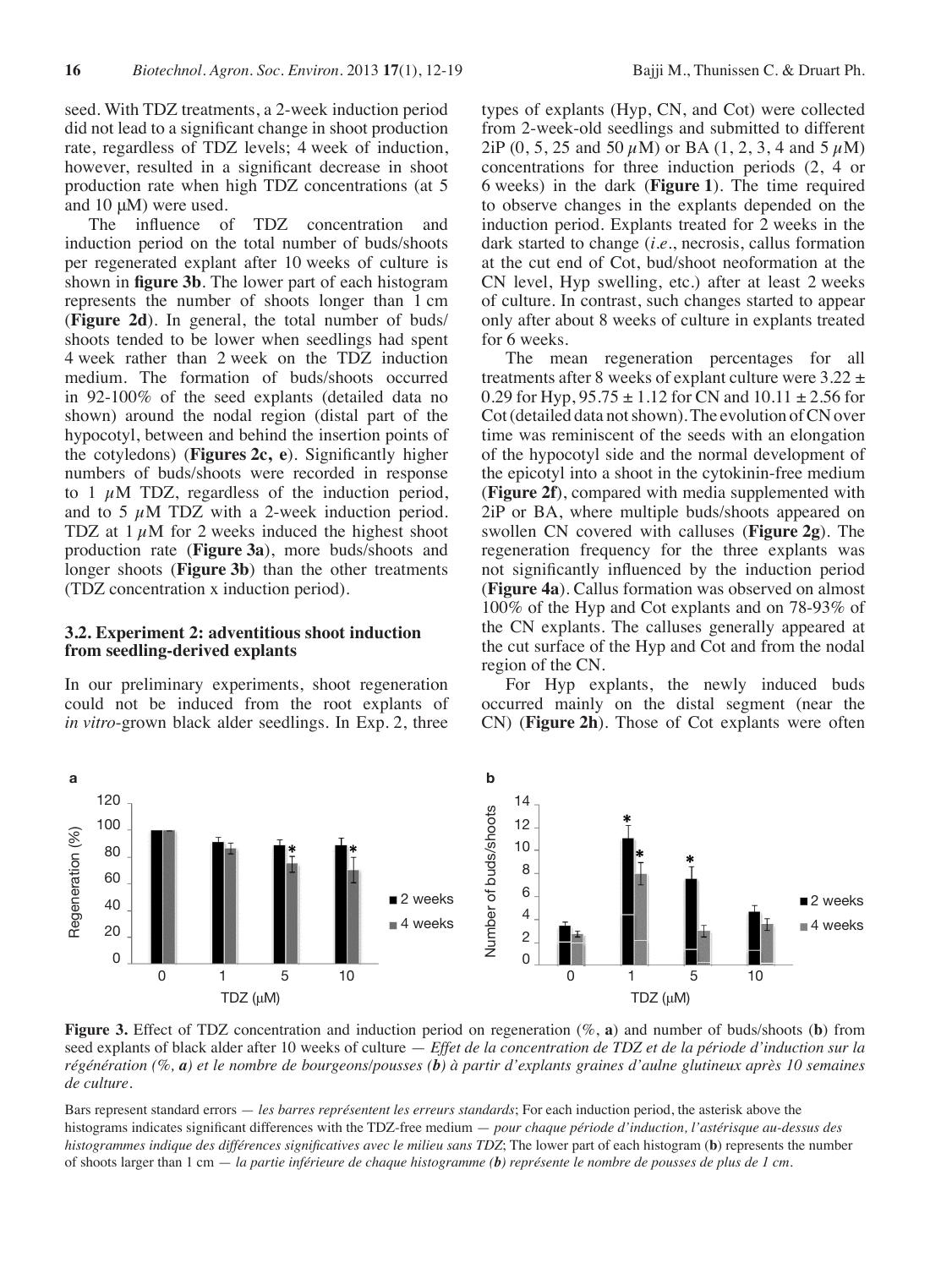surrounded by small cotyledon-like structures (**Figure 2i**). Bud/shoot production was generally very low for Cot and, especially, for Hyp explants (detailed data not presented). In addition, no clear trends with cytokinin concentrations or induction periods could be found. The highest mean shoot number per Hyp explant (1.23) was observed with  $25 \mu M$  2iP for 2 weeks (3.3% germination). For Cot explants, the best shoot production (1.13) was obtained with  $4 \mu M BA$ over 6 weeks (30% germination). When cytokinin concentrations were considered together, the mean shoot number tended to decrease (Hyp) or increase (Cot) with an increase in the induction period.

CN explants yielded the best shoot production (**Figure 4b**). The ability of CN explants to produce buds/shoots depended on the treatment (cytokinin concentration x induction period), where the number of buds/shoots and the number of shoots longer than 1 cm decreased with an increase in the induction period. Buds/shoots were observed in all media and induction periods with a significant effect of BAcompared to 2iP. For 2iP treatments, bud/shoot production increased as its concentration increased in response to the shortest (2 weeks)induction period; this effect tended, however, to decrease with the extension of the induction period (**Figure 4b**). In addition, values obtained with 2iP treatments were not statistically different from those obtained on the cytokinin-free medium. For BA treatments, 12 out of 15 cases (treatments) yielded significantly higher numbers of buds/shoots than the control  $(0 \mu M)$  (**Figure 4b**). The greatest number of

shoots  $(> 1 \text{ cm})$ ,  $5.15 \pm 0.96/\text{explant}$ , was obtained with 5  $\mu$ M BA and a 2-week induction period.

# **4. DISCUSSION**

The lack of tissue culture information on *in vitro* adventitious shoot regeneration from the seed, seedling or clonal material of black alder prompted the present study. The ultimate goal of this work was to develop a simple and rapid protocol for shoot regeneration in black alder resulting in a large number of shoots that could be excised for rooting.

For all four explant types tested, the best responses in terms of regeneration frequency, and especially the number of buds/shoots per regenerated explant, were obtained when the explants were pre-cultured for 2 weeks. Using mature seeds as explants, TDZ at  $1 \mu$ M induced the formation of more buds/shoots, including long shoots (> 1 cm), compared with the other concentrations (0, 5 and 10  $\mu$ M), along with a high percentage (> 90%) of regeneration (**Figure 3**). The first protocol to be retained from Exp. 1, where mature seeds were used as explants, was the use of mWPM supplemented with  $1 \mu$ M TDZ for 2 weeks under lighting conditions before transfer to the expression medium. In Exp. 2, CN explants exhibited higher regeneration frequencies than Hyp and Cot explants (**Figure 4a**). BA was found to be more effective than 2iP in terms of bud/shoot formation (**Figure 4b**). Although the highest number of shoots that were



**Figure 4.** Effect of BA and 2iP concentration and induction period on regeneration (%, **a**) of seedling-derived explants (Hyp, CN and Cot) and number of buds/shoots (**b**) from CN explants of black alder after 8 weeks of culture — *Effet de la concentration de TDZ et de 2iP et de la période d'induction sur la régénération (%, a) d'explants de plantules (Hyp, CN et Cot) et le nombre de bourgeons/pousses (b) à partir d'explants CN d'aulne glutineux après 8 semaines de culture.* 

Bars represent standard errors — *Les barres représentent les erreurs standards*; For each induction period, the asterisk above the histograms indicates significant differences with the cytokinin-free medium — *Pour chaque période d'induction, l'astérisque au-dessus des histogrammes indique des différences significatives avec le milieu sans cytokinines*; The lower part of each histogram (**b**) represents the number of shoots larger than 1 cm — *La partie inférieure de chaque histogramme (b) représente le nombre de pousses de plus de 1 cm.*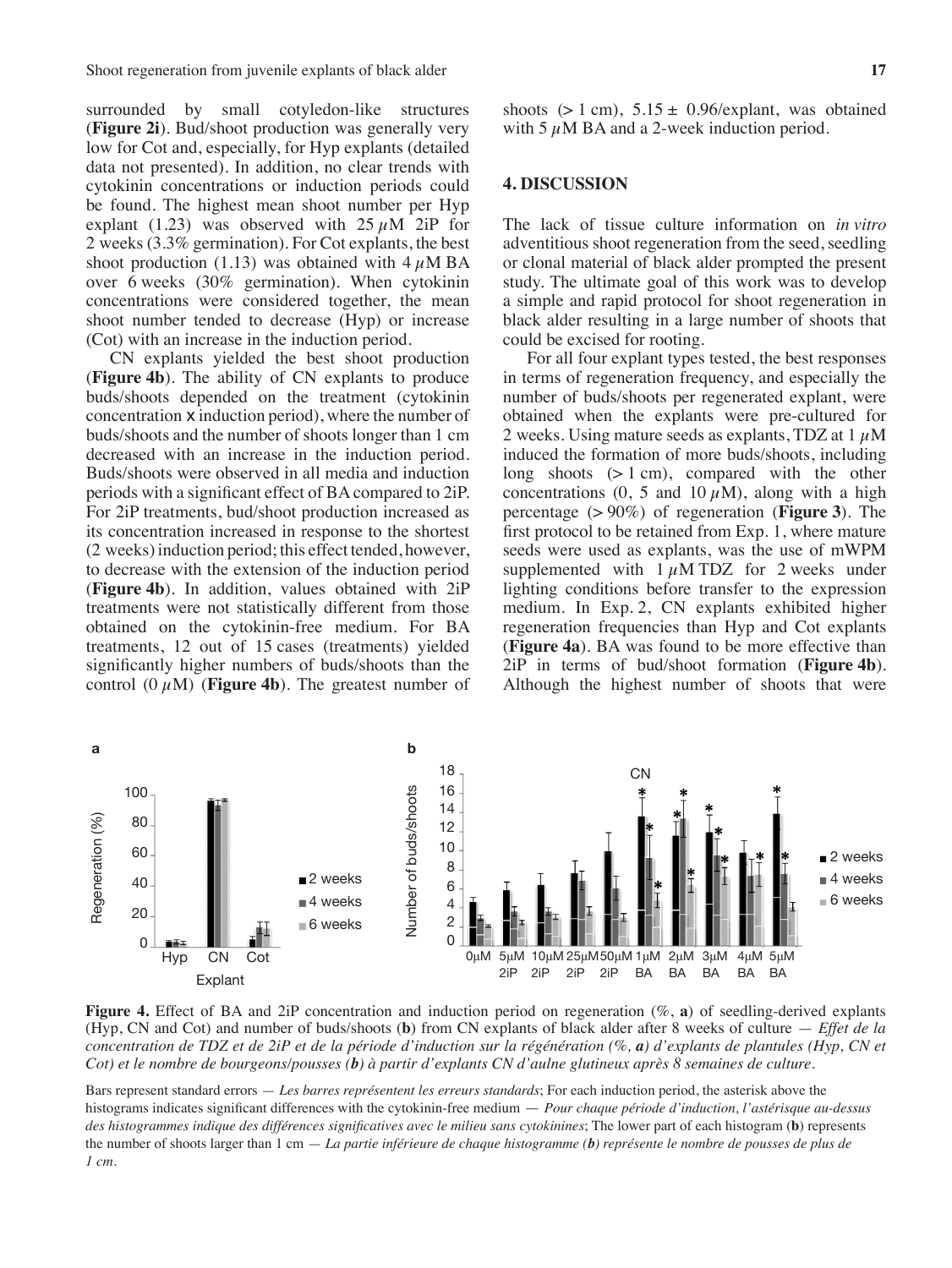at least 1 cm long was obtained with BA at 5 μM, these shoots showed some hyperhydricity symptoms, probably because of the high concentration of BA in the induction medium. The optimal shoot production conditions for CN explants were 15-day-old explants on mWPM containing  $1-3 \mu M BA$  for 2 weeks in the dark for pre-culture, followed by transfer to the expression medium.

In our preliminary studies, we could not induce shoot regeneration from root explants (data not shown). This does not seem to be specific to black alder; similar results have been reported for other species, such as *Acacia mangium* (Douglas et al., 2000) and *Prunus microcarpa* (Nas et al., 2010).

In general, Cot explants have been reported to be more suitable than Hyp explants (Quoirin et al., 1998; Barrueto Cid et al., 1999; Douglas et al., 2000; Sanatombi et al., 2008; Nas et al., 2010). In this study, the highest frequency of adventitious bud/shoot formation was 10% for Hyp and it did not exceed 37% for Cot. Despite these low regeneration frequencies, Cot displayed higher regeneration percentages than Hyp, which accords with the findings reported by regeneration studies on other species (Barrueto Cid et al., 1999; Douglas et al., 2000; Nas et al., 2010). Nevertheless, buds produced by Cot were unable to elongate.

Of all the explants used, seeds and CN were found to be the best in terms of shoot production. Multiple buds/shoots arose mainly from CN explants (Exp. 2) and from seed explants around the CN of the obtained seedlings (Exp. 1). The use of the CN as explants for shoot production has been successful in many species, including *Acacia tortilis* (Nandwani, 1995), *Cercis canadensis* (Distabanjong et al., 1997), *Eucalyptus grandis* x *E. urophylla* (Barrueto Cid et al., 1999) and *Acacia mangium* (Douglas et al., 2000). This ability of the nodal tissues to form new shoots could be explained by the origin of the calluses induced on these explants. The pre-existent meristems of these zones probably favored callus formation with high rates of adventitious bud initiation and shoot development, as already discussed (Barrueto Cid et al., 1999).

As in other studies using CN as explants (Bates et al., 1992; Nandwani, 1995; Barrueto Cid et al., 1999; Douglas et al., 2000), it was not always easy to determine the exact number and, sometimes, the origin of the buds/shoots produced because they formed tight clusters around the CN. Buds/shoots that arose from seeds and CN explants of cytokinin-free treatments could have axillary or adventitious origins. In TDZ and BA-treated explants, however, bud/shoot formation occurred mainly at the callus level associated with CN explants (intermediate callus phase), suggesting that these buds/shoots could be considered as adventitious (Barrueto Cid et al., 1999; Gahan et al., 2008). We

cannot, however, exclude the possibility that these organs might arise through the simple proliferation of the apical or nodal meristems of the seedling axis. Nevertheless, studies in which histological analysis was performed have indicated that the shoots were formed from actively dividing cells located in the axillary bud region (Distabanjong et al., 1997).

As mentioned earlier, a simple and rapid protocol with high bud/shoot regeneration was selected from each experiment. Larger shoots  $(> 1 \text{ cm } \log)$ represented 37% (CN,  $3 \mu M B A$ , 2 weeks) to 40% (seeds,  $1 \mu$ M TDZ, 2 weeks) of the total number of buds/ shoots and could be easily established as proliferating or rooting cultures. To promote bud elongation and thus enhance the number of large shoots, factors such as the effect of container size (Marques et al., 2011) or of adding activated charcoal (Humánez et al., 2011) during the expression phase could be tested. Black alder is a species that easily forms roots (in the presence of indole-3-butyric acid, and even spontaneously) and successfully acclimatizes to greenhouse conditions (Tremblay et al., 1984; Lall et al., 2005; Bajji et al., 2012). The rooting and acclimatization phases have never been a concern during the micropropagation of black alder and were therefore not considered in the present work.

In conclusion, we developed a new, efficient and rapid adventitious shoot production protocol from either mature seeds or CN of 2-week-old *in vitro*grown seedlings of black alder. As regeneration from clonal material has the advantage of retaining all the traits of the starting material (*e.g.*, elite clone), our next step will be to develop an adventitious shoot regeneration protocol from mature explants(*e.g.*, leaves or internodes) based on the procedures described in this study. The expected results should be very useful for black alder genetic improvement (*in vitro* selection or genetic transformation).

#### **List of abbreviations**

2iP: 6-(γ,γ-dimethylallylamino)-purine BA: 6-benzylaminopurine CN: cotyledonary nodes Cot: cotyledons Exp.: experiment Hyp: hypocotyl segments mWPM: modified Woody Plant Medium TDZ: thidiazuron

#### **Acknowledgements**

This work was supported by the European Regional Development Fund under the Interreg IV-A "Greater Region" (Wallonia-Lorrain-Luxembourg) programme and by the Public Service of Wallonia (SPW) of Belgium.